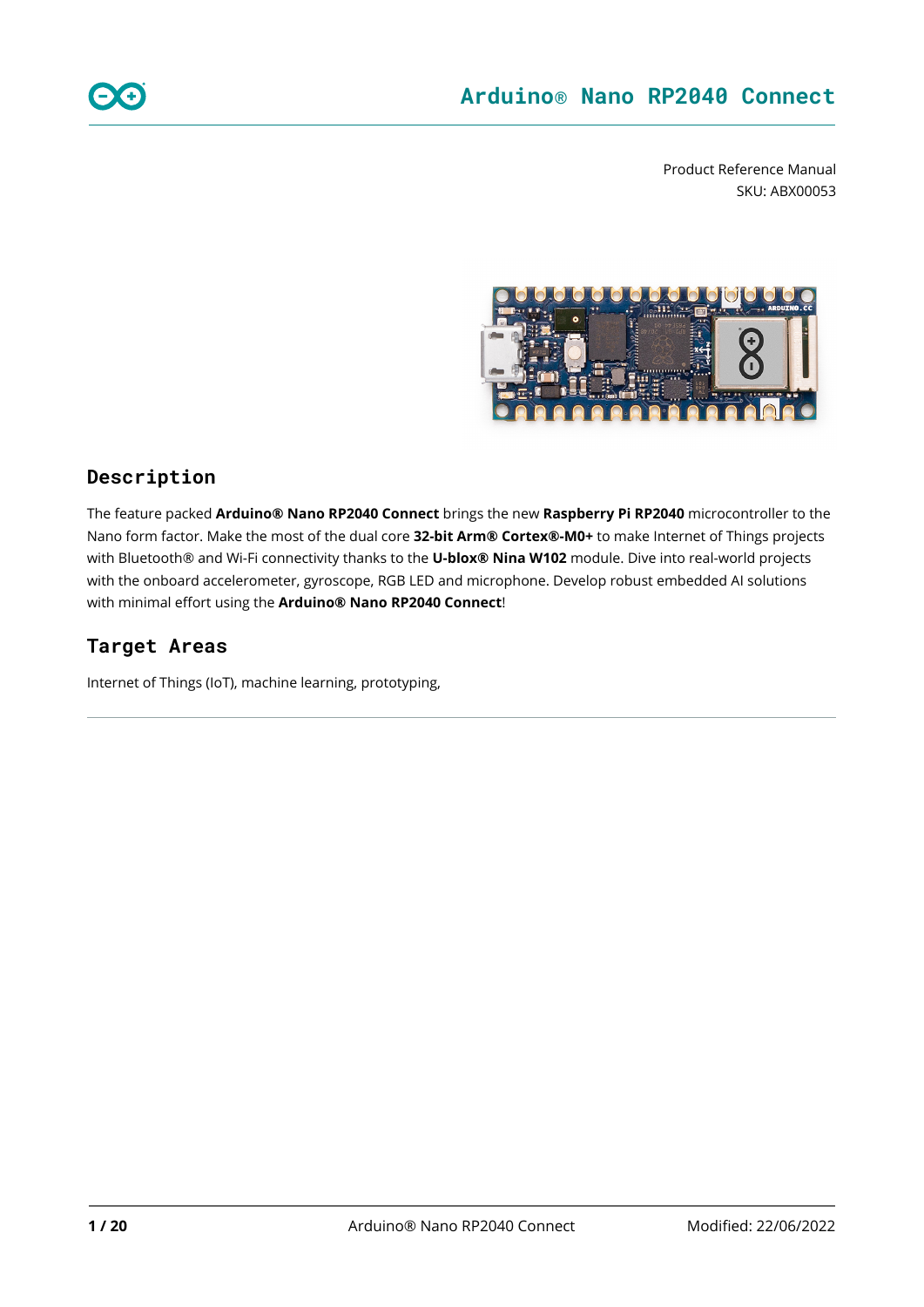



### **Features**

- **Raspberry Pi RP2040** Microcontroller
	- 133MHz 32bit Dual Core Arm® Cortex®-M0+
	- 264kB on-chip SRAM
	- Direct Memory Access (DMA) controller
	- Support for up to 16MB of off-chip Flash memory via dedicated QSPI bus
	- USB 1.1 controller and PHY, with host and device support
	- 8 PIO state machines
	- **Programmable IO (PIO) for extended peripheral support**
	- 4 channel ADC with internal temperature sensor, 0.5 MSa/s, 12-bit conversion
	- **SWD Debugging**
	- 2 on-chip PLLs to generate USB and core clock
	- 40nm process node
	- **Multiple low power mode support**
	- USB 1.1 Host/Device
	- Internal Voltage Regulator to supply the core voltage
	- Advanced High-performance Bus (AHB)/Advanced Peripheral Bus (APB)
- **U-blox® Nina W102** Wi-Fi/Bluetooth® Module
	- 240MHz 32bit Dual Core Xtensa LX6
	- 520kB on-chip SRAM
	- 448 Kbyte ROM for booting and core functions
	- 16 Mbit FLASH for code storage including hardware encryption to protect programs and data
	- 1 kbit EFUSE (non- erasable memory) for MAC addresses, module configuration, Flash-Encryption, and Chip-ID
	- IEEE 802.11b/g/n single-band 2.4 GHz Wi-Fi operation
	- Bluetooth<sup>®</sup> 4.2
	- Integrated Planar Inverted-F Antenna (PIFA)
	- $4x$  12-bit ADC
	- 3x I2C, SDIO, CAN, QSPI
- **Memory**
	- **AT25SF128A 16MB NOR Flash**
	- QSPI data transfer rate up to 532Mbps
	- 100K program/erase cycles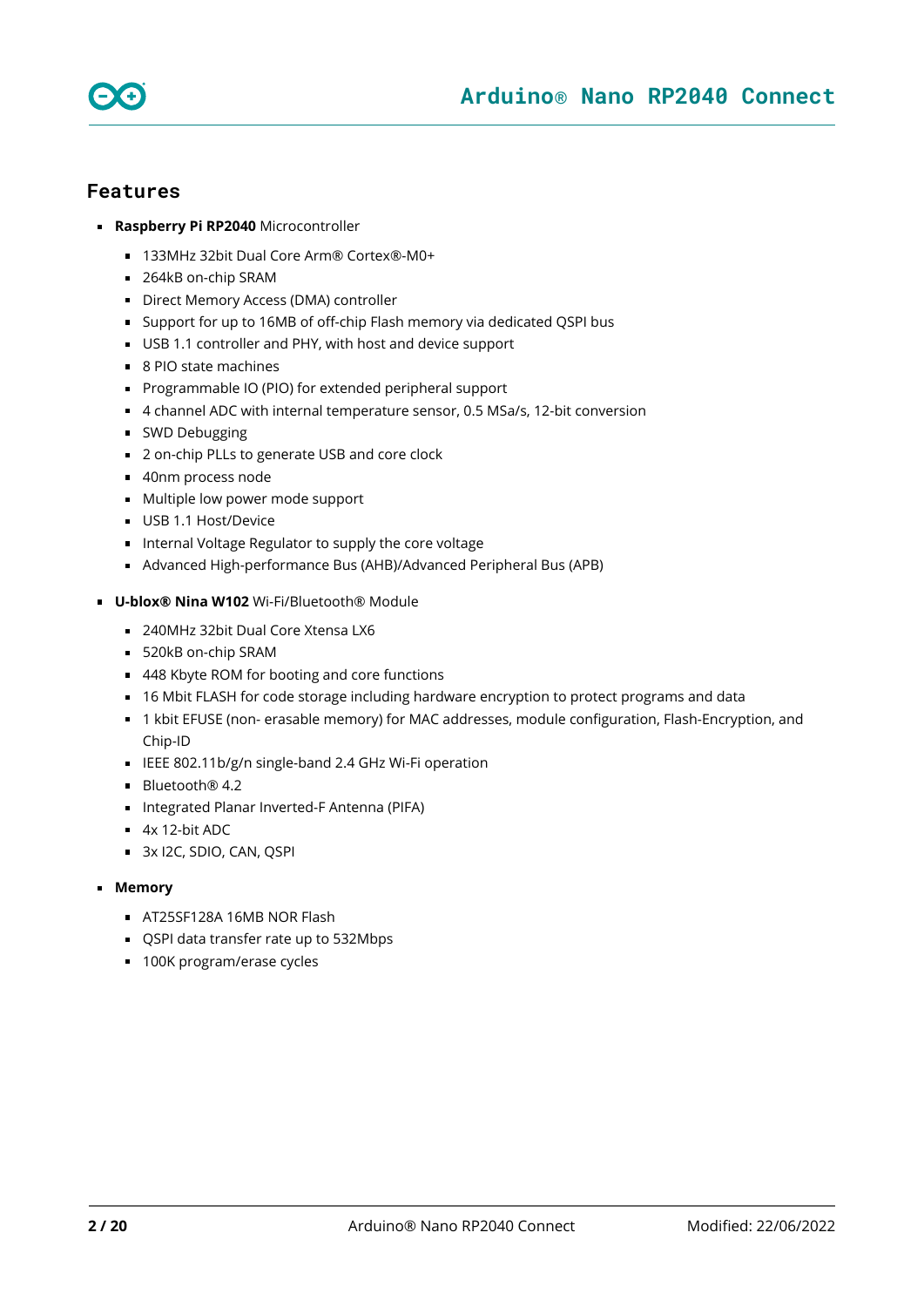

- **ST LSM6DSOXTR** 6-axis IMU
	- 3D Gyroscope
		- $\pm 2/±4/±8/±16$  g full scale
	- 3D Accelerometer
		- ±125/±250/±500/±1000/±2000 dps full scale
	- Advanced pedometer, step detector and step counter
	- **Significant Motion Detection, Tilt detection**
	- Standard interrupts: free-fall, wake-up, 6D/4D orientation, click and double-click
	- **Programmable finite state machine: accelerometer, gyroscope and external sensors**
	- **Machine Learning Core**
	- **Embedded temperature sensor**
- **ST MP34DT06JTR MEMS Microphone** 
	- $\blacksquare$  AOP = 122.5 dBSPL
	- 64 dB signal-to-noise ratio
	- **Omnidirectional sensitivity**
	- $-26$  dBFS  $\pm$  1 dB sensitivity

#### **RGB LED**

- Common Anode
- Connected to U-blox<sup>®</sup> Nina W102 GPIO
- **Microchip® ATECC608A** Crypto
	- Cryptographic Co-Processor with Secure Hardware-Based Key Storage
	- $\blacksquare$  I2C, SWI
	- Hardware Support for Symmetric Algorithms:
		- SHA-256 & HMAC Hash including off-chip context save/restore
		- AES-128: Encrypt/Decrypt, Galois Field Multiply for GCM
	- Internal High-Quality NIST SP 800-90A/B/C Random Number Generator (RNG)
	- Secure Boot Support:
		- Full ECDSA code signature validation, optional stored digest/signature
		- Optional communication key disablement prior to secure boot
		- Encryption/Authentication for messages to prevent on-board attacks

#### **I/O**

- 14x Digital Pin
- 8x Analog Pin
- **Micro USB**
- UART, SPI, I2C Support
- **Power**
	- **Buck step-down converter**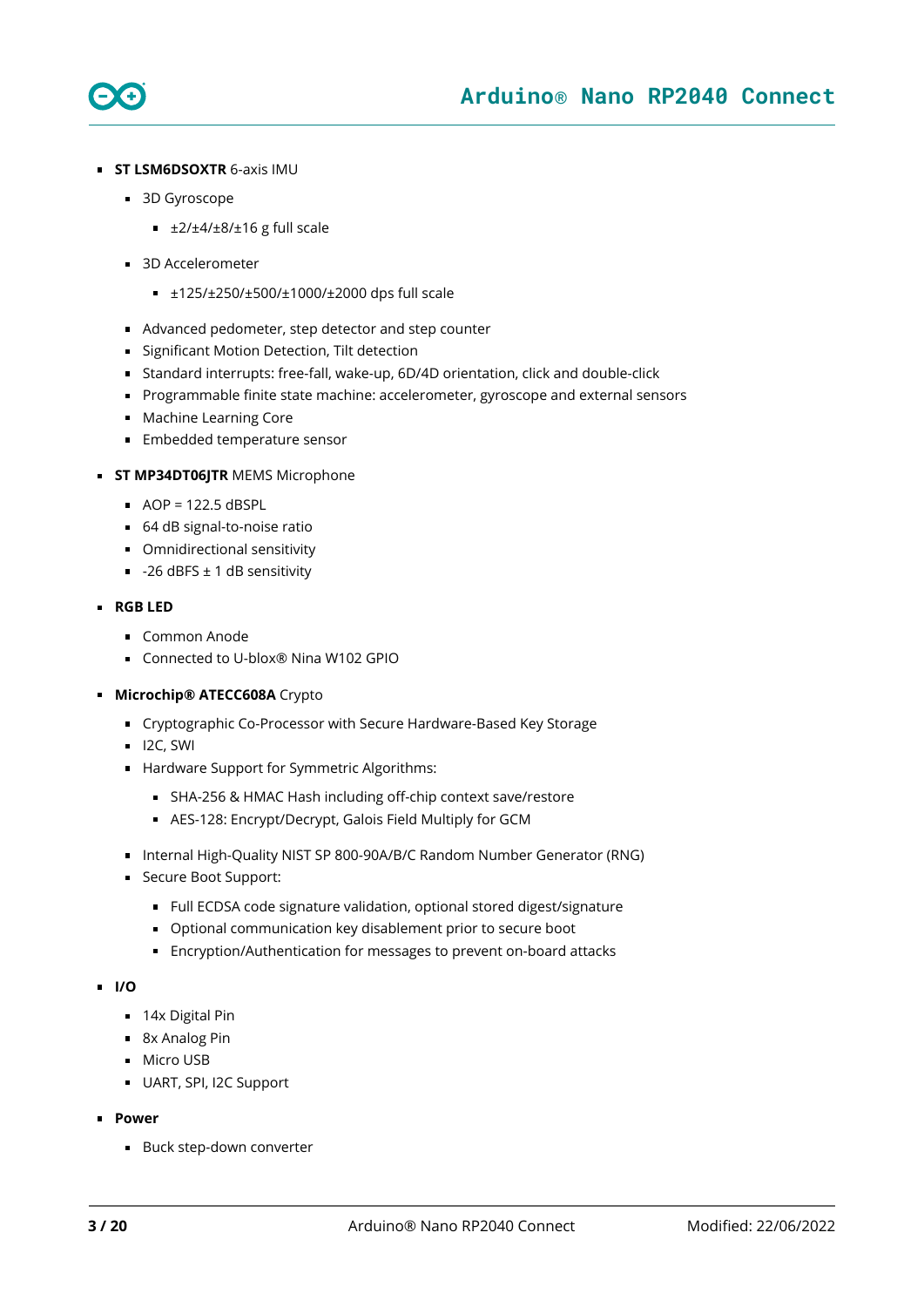

### **Safety Information**

■ Class A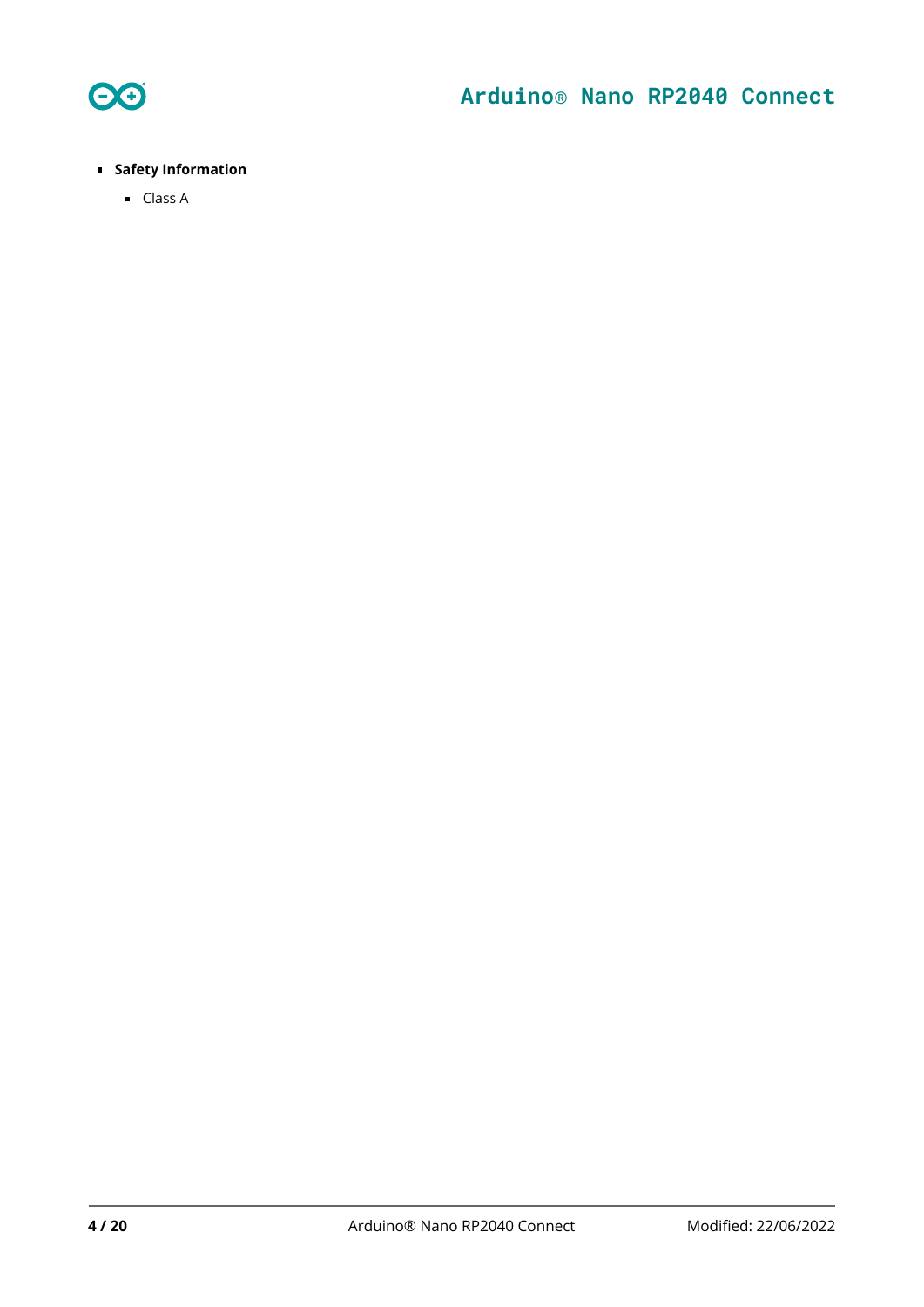

# **Contents**

| 1 The Board                               | $\overline{\mathbf{z}}$ |
|-------------------------------------------|-------------------------|
| 1.1 Application Examples                  | 7                       |
| 1.2 Accessories                           | 7                       |
| 1.3 Related Products                      | 7                       |
| 2 Ratings                                 | 7                       |
| 2.1 Recommended Operating Conditions      | 7                       |
| 2.2 Power Consumption                     | 8                       |
| <b>3 Functional Overview</b>              | 8                       |
| 3.1 Block Diagram                         | 8                       |
| 3.2 Board Topology                        | 9                       |
| 3.3 Processor                             | 10                      |
| 3.4 Wi-Fi/Bluetooth® Connectivity         | 11                      |
| 3.5 6-Axis IMU                            | 11                      |
| 3.6 External Memory                       | 11                      |
| 3.7 Cryptography                          | 11                      |
| 3.8 Microphone                            | 11                      |
| 3.9 RGB LED                               | 12                      |
| 3.10 Power Tree                           | 12                      |
| <b>4 Board Operation</b>                  | 13                      |
| 4.1 Getting Started - IDE                 | 13                      |
| 4.2 Getting Started - Arduino Web Editor  | 13                      |
| 4.3 Getting Started - Arduino IoT Cloud   | 13                      |
| 4.4 Sample Sketches                       | 13                      |
| 4.5 Online Resources                      | 13                      |
| 4.6 Board Recovery                        | 14                      |
| <b>5 Connector Pinouts</b>                | 14                      |
| 5.1 J1 Micro USB                          | 14                      |
| 5.2 JP1                                   | 14                      |
| 5.3 JP2                                   | 15                      |
| 5.4 RP2040 SWD Pad                        | 15                      |
| 5.5 Nina W102 SWD Pad                     | 16                      |
| <b>6 Mechanical Information</b>           | 16                      |
| <b>7 Certifications</b>                   | 17                      |
| 7.1 Declaration of Conformity CE DoC (EU) | 17                      |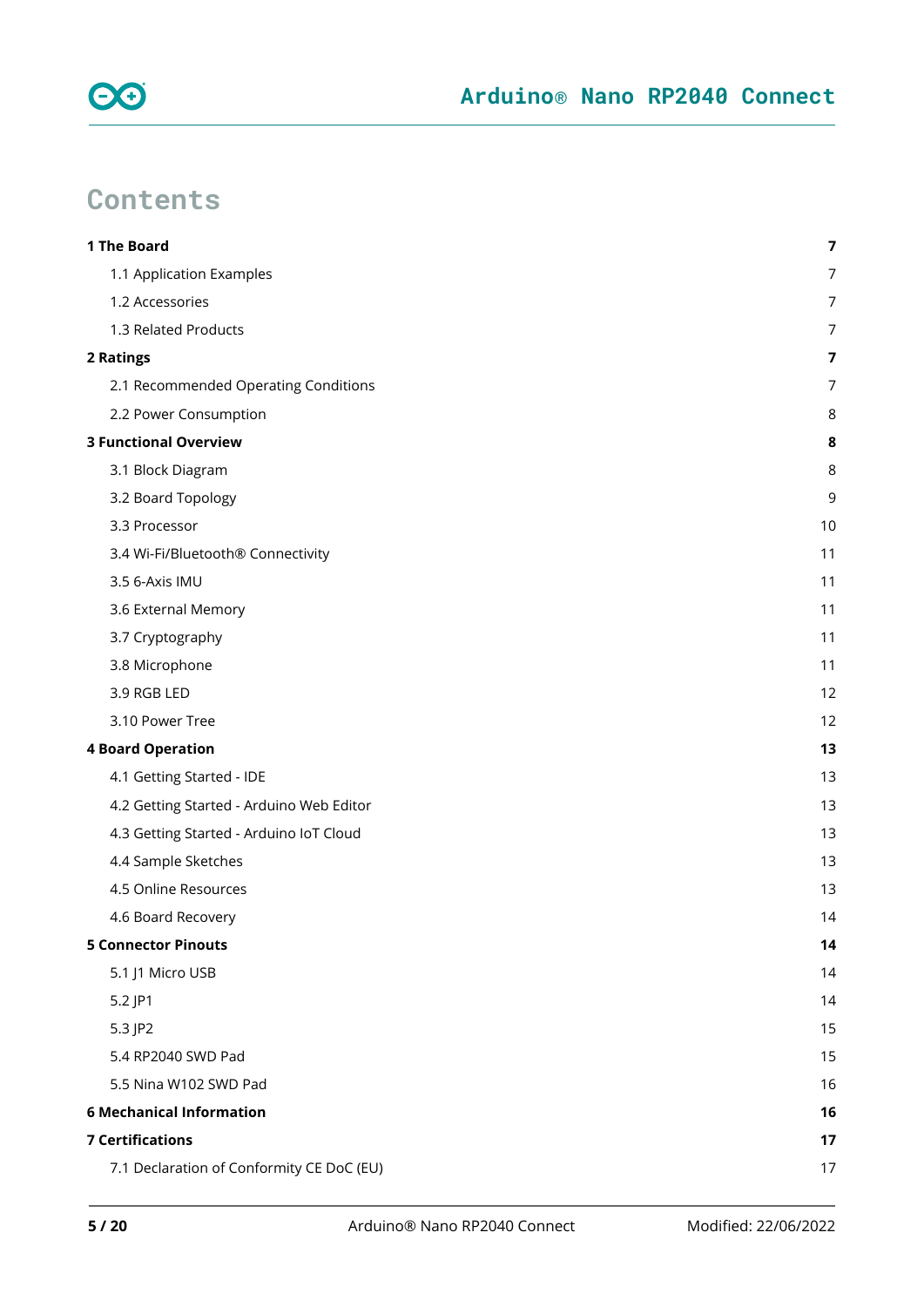

| 7.2 Declaration of Conformity to EU RoHS & REACH 211 01/19/2021 | 17 |
|-----------------------------------------------------------------|----|
| 7.3 Conflict Minerals Declaration                               | 18 |
| 7.4 FCC Caution                                                 | 18 |
| <b>8 Company Information</b>                                    | 19 |
| <b>9 Reference Documentation</b>                                | 19 |
| <b>10 Revision History</b>                                      | 20 |
|                                                                 |    |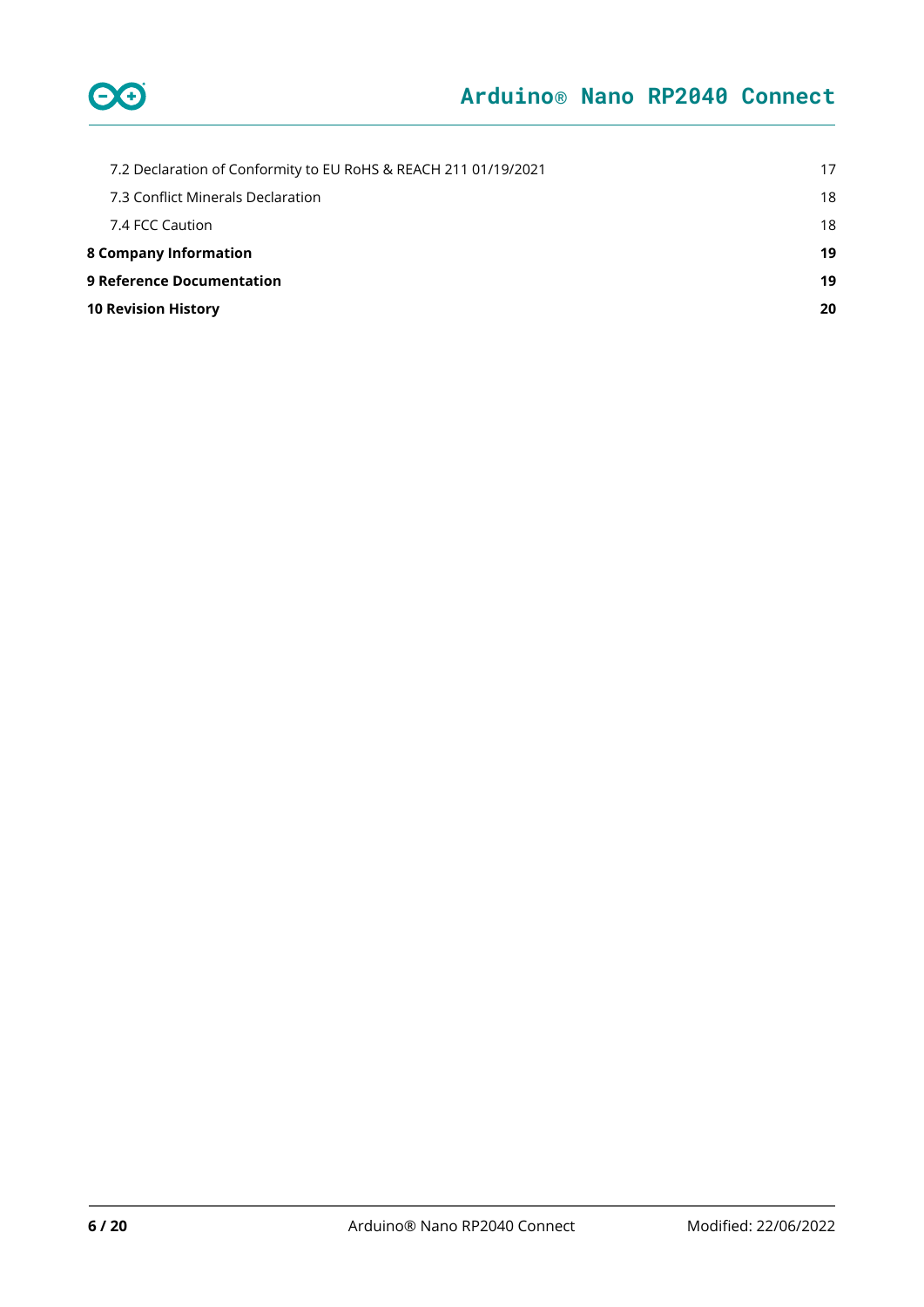

### <span id="page-6-0"></span>**1 The Board**

### <span id="page-6-1"></span>**1.1 Application Examples**

The Arduino® Nano RP2040 Connect can be adapted to a wide range of use cases thanks to the powerful microprocessor, range of onboard sensors and Nano form factor. Possible applications include:

**Edge Computing:** Make use of the fast and high RAM microprocessor to run TinyML for anomaly detection, cough detection, gesture analysis and more.

**Wearable Devices:** The small Nano footprint provides the possibility of providing machine learning to a range of wearable devices including sports trackers and VR controllers.

**Voice assistant:** The Arduino® Nano RP2040 Connect includes an omnidirectional microphone that can act as your personal digital assistant and enable voice control for your projects.

### <span id="page-6-2"></span>**1.2 Accessories**

- **Micro USB cable**
- 15-pin 2.54mm male headers
- 15-pin 2.54mm stackable headers

### <span id="page-6-3"></span>**1.3 Related Products**

[Gravity: Nano I/O Shield](https://store.arduino.cc/gravity-shield-arduino-nano)

### <span id="page-6-4"></span>**2 Ratings**

### <span id="page-6-5"></span>**2.1 Recommended Operating Conditions**

| Symbol                                                 | <b>Description</b>                         | Min                          | <b>Typ</b>               | <b>Max</b> | Unit   |
|--------------------------------------------------------|--------------------------------------------|------------------------------|--------------------------|------------|--------|
| $V_{IN}$                                               | Input voltage from VIN pad                 | 4                            | 5                        | 20         | ν      |
| <b>V<sub>USB</sub></b>                                 | Input voltage from USB connector           | 4.75                         | 5                        | 5.25       | V      |
| V <sub>3V3</sub>                                       | 3.3V output to user application            | 3.25                         | 3.3                      | 3.35       | ٧      |
| I <sub>3V3</sub>                                       | 3.3V output current (including onboard IC) | $\qquad \qquad \blacksquare$ |                          | 800        | mA     |
| Input high-level voltage<br>V <sub>IH</sub>            |                                            | 2.31                         |                          | 3.3        | ٧      |
| $V_{IL}$                                               | Input low-level voltage                    |                              |                          | 0.99       | V      |
| Current at VDD-0.4 V, output set high<br><b>OH Max</b> |                                            |                              |                          | 8          | mA     |
| <b>OL Max</b>                                          | Current at VSS+0.4 V, output set low       |                              |                          | 8          | mA     |
| $V_{OH}$                                               | Output high voltage, 8 mA                  |                              |                          | 3.3        | $\vee$ |
| $V_{OL}$                                               | Output low voltage, 8 mA                   |                              |                          | 0.4        | V      |
| $T_{OP}$                                               | <b>Operating Temperature</b>               | $-20$                        | $\overline{\phantom{0}}$ | 80         | °C     |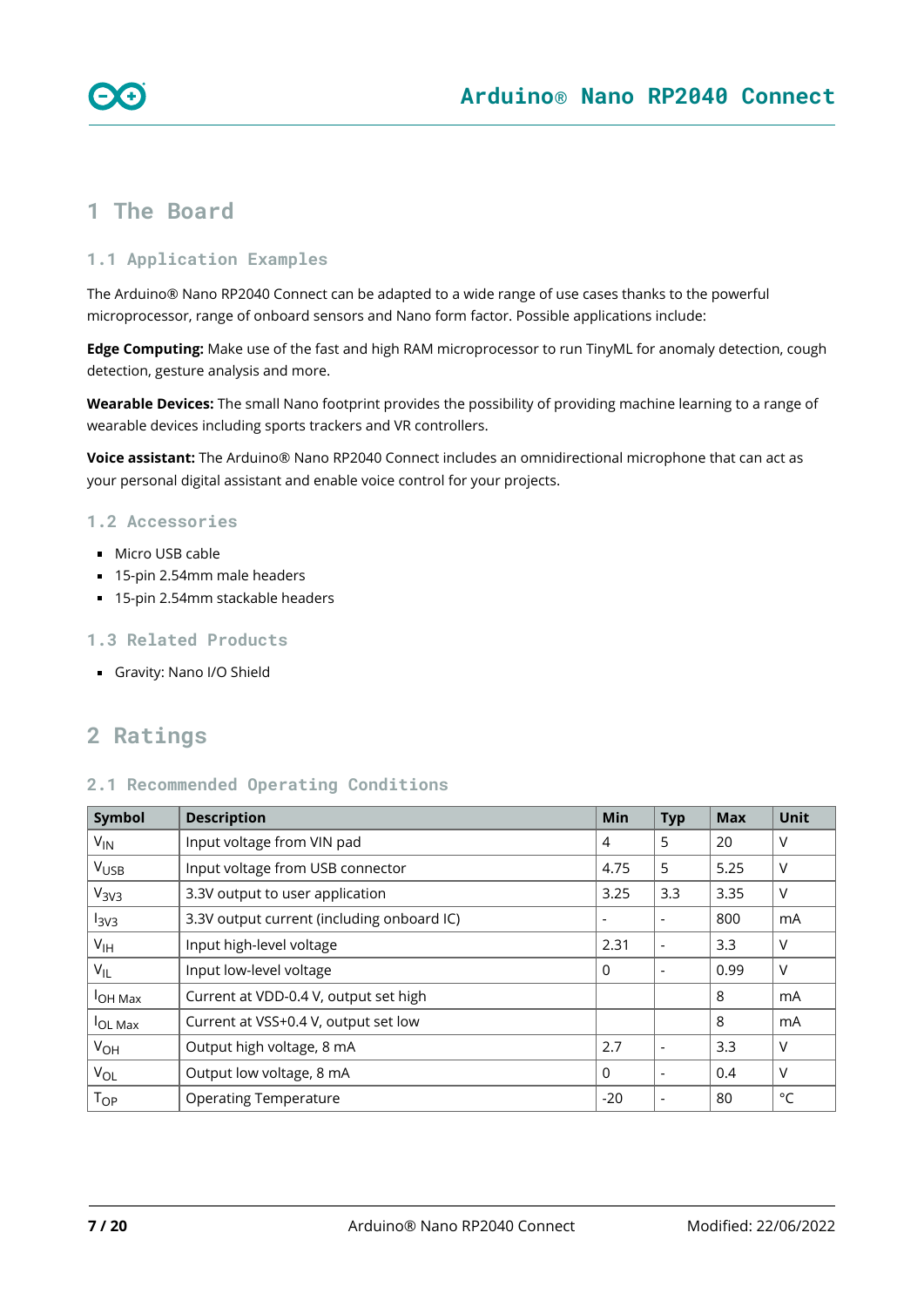

### <span id="page-7-0"></span>**2.2 Power Consumption**

| Symbol    | <b>Description</b>                  | Min | <b>Typ</b> | Max | Unit |
|-----------|-------------------------------------|-----|------------|-----|------|
| $P_{BL}$  | Power consumption with busy loop    |     | TBC        |     | mW   |
| $P_{LP}$  | Power consumption in low power mode |     | TBC        |     | mW   |
| $P_{MAX}$ | Maximum Power Consumption           |     | TBC        |     | mW   |

### <span id="page-7-1"></span>**3 Functional Overview**

### <span id="page-7-2"></span>**3.1 Block Diagram**



*Block Diagram of Arduino Nano RP2040 Connect*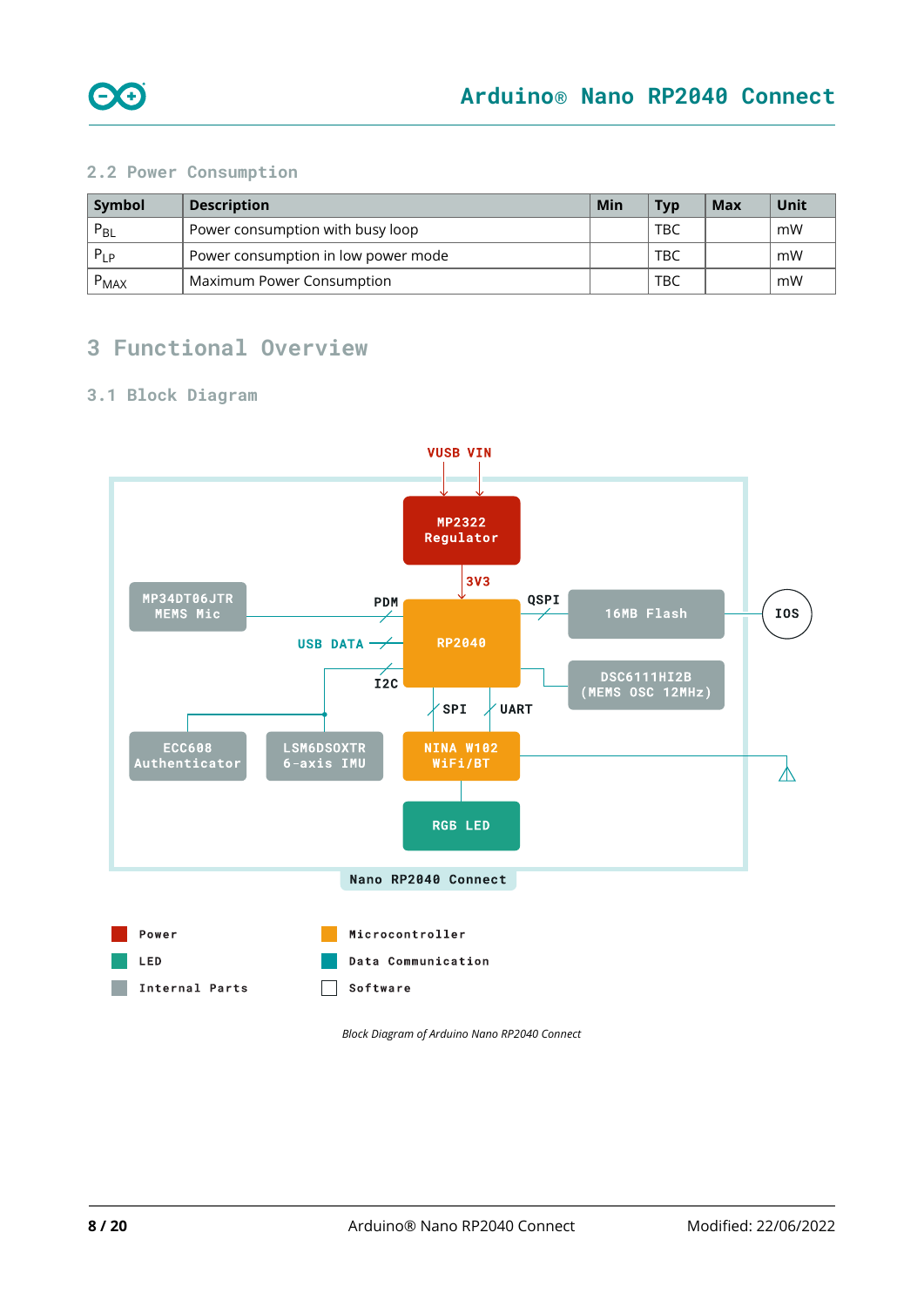

### <span id="page-8-0"></span>**3.2 Board Topology**

### **Front View**



*Front View of Arduino Nano RP2040 Connect Topology*

| Ref.            | <b>Description</b>                                  | Ref.            | <b>Description</b>                                |
|-----------------|-----------------------------------------------------|-----------------|---------------------------------------------------|
| U1              | Raspberry Pi RP2040 Microcontroller                 | U <sub>2</sub>  | Ublox NINA-W102-00B Wi-Fi/Bluetooth® Module       |
| U3              | N/A                                                 | U4              | ATECC608A-MAHDA-T Crypto IC                       |
| U <sub>5</sub>  | AT25SF128A-MHB-T 16MB Flash IC                      | U6              | MP2322GQH Step-Down Buck Regulator                |
| U7              | DSC6111HI2B-012.0000 MEMS Oscillator                | U8              | MP34DT06JTR MEMS Omnidirectional<br>Microphone IC |
| U9              | LSM6DSOXTR 6-axis IMU with Machine Learning<br>Core | J1              | Male Micro USB Connector                          |
| DL <sub>1</sub> | Green Power On LED                                  | DL <sub>2</sub> | <b>Builtin Orange LED</b>                         |
| DL <sub>3</sub> | RGB Common Anode LED                                | PB <sub>1</sub> | <b>Reset Button</b>                               |
| P2              | Analog Pin + D13 Pins                               | IP3             | <b>Digital Pins</b>                               |

### **Back View**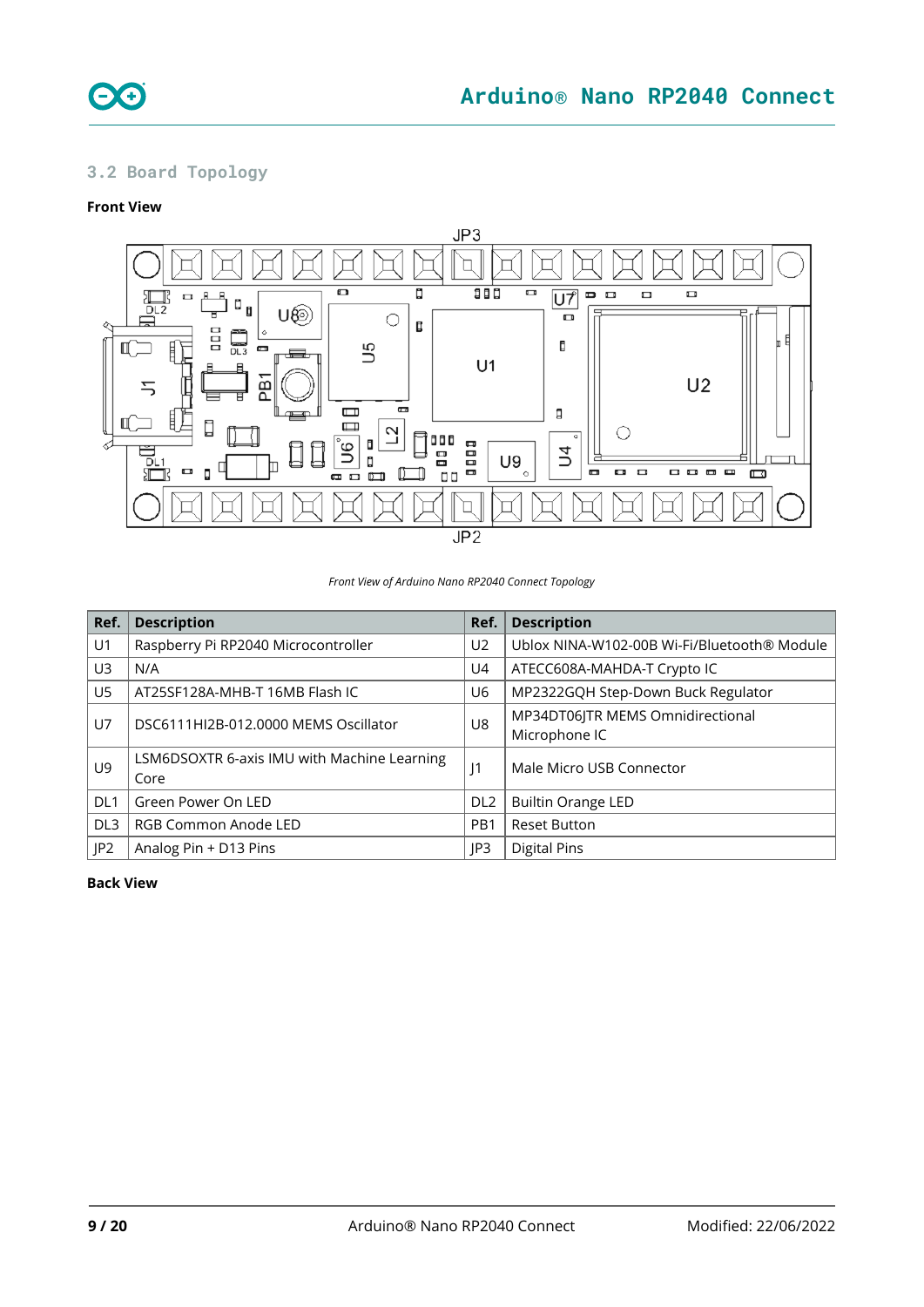

*Back View of Arduino Nano RP2040 Connect Topology*

| Ref | <b>Description</b>      | Ref. | <b>Description</b>         |
|-----|-------------------------|------|----------------------------|
| SJ4 | 3.3V jumper (connected) | SI1  | VUSB jumper (disconnected) |

### <span id="page-9-0"></span>**3.3 Processor**

The processor is based upon the new Raspberry Pi RP2040 silicon (U1). This microcontroller provides opportunities for low-power Internet of Things (IoT) development and embedded machine learning. Two symmetric Arm® Cortex®-M0+ clocked at 133MHz provide computation power for embedded machine learning and parallel processing with low power consumption. Six independent banks of 264 KB SRAM and 2MB are provided. Direct memory access provides fast interconnect between the processors and the memory that can be made inactive along with the core to enter a sleep state. Serial wire debug (SWD) is available from boot via the pads under the board. The RP2040 runs at 3.3V and has an internal voltage regulator providing 1.1V.

The RP2040 controls the peripherals and digital pins, as well as analog pins (A0-A3). The I2C connections on pins A4 (SDA) and A5 (SCL) are used for connecting to the onboard peripherals and are pulled up with a 4.7 kΩ resistor. SWD Clock line (SWCLK) and reset are also pulled up with a 4.7 kΩ resistor. An external MEMS oscillator (U7) running at 12MHz provides the clock pulse. Programmable IO helps to the implementation of arbitrary communication protocol with minimal burden on the main processing cores. A USB 1.1 device interface is implemented on the RP2040 for uploading code.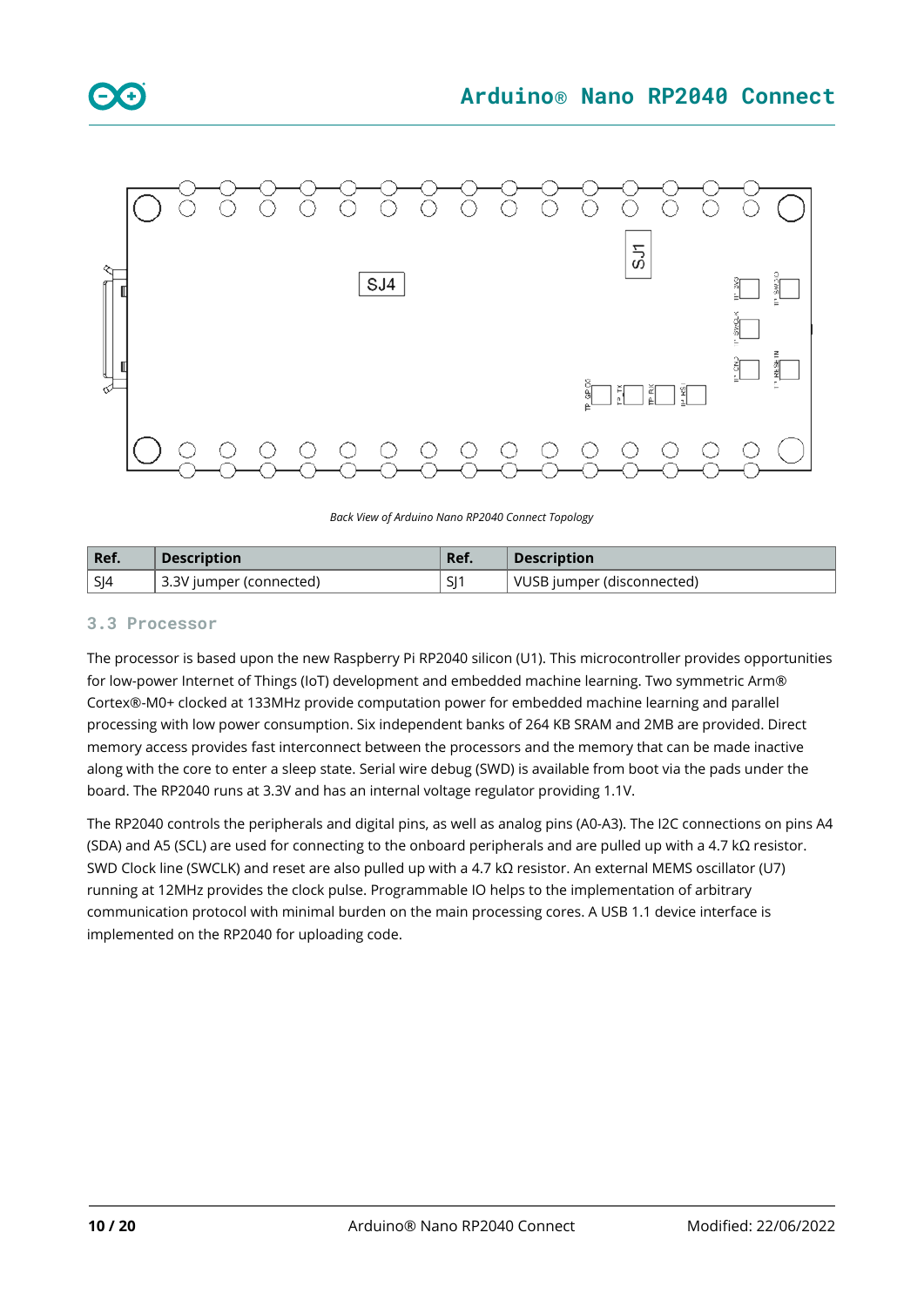### <span id="page-10-0"></span>**3.4 Wi-Fi/Bluetooth® Connectivity**

Wi-Fi and Bluetooth® connectivity is provided by the Nina W102 (U2) module. The RP2040 only has 4 analog pins, and the Nina is used to extend that to the full eight as is standard in the Arduino Nano form factor with another 4 12-bit analog inputs (A4-A7). Additionally, the common anode RGB LED is also controlled by the Nina W-102 module such that the LED is off when the digital state is HIGH and on when the digital state is LOW. The internal PCB antenna in the module eliminates the need for an external antenna. The Nina W102 module also includes a dual core Xtensa LX6 CPU that can also be programmed independently of the RP2040 through the pads under the board using SWD.

### <span id="page-10-1"></span>**3.5 6-Axis IMU**

It is possible to obtain 3D gyroscope and 3D accelerometer data from the LSM6DSOX 6-axis IMU (U9). In addition to providing such data, it is also possible to do machine learning on the IMU for gesture detection.

### <span id="page-10-2"></span>**3.6 External Memory**

The RP2040 (U1) has access to an additional 16 MB of flash memory via a QSPI interface. The execute-in-place (XIP) feature of the RP2040 allows external flash memory to be addressed and accessed by the system as though it were internal memory, without first copying the code to internal memory.

### <span id="page-10-3"></span>**3.7 Cryptography**

The ATECC608A Cryptographic IC (U4) provides secure boot capabilities alongside SHA and AES-128 encryption/decryption support for security in Smart Home and Industrial IoT (IIoT) applications. Additionally, a random number generator is also available for use by the RP2040.

### <span id="page-10-4"></span>**3.8 Microphone**

The MP34DT06J microphone is connected via a PDM interface to the RP2040. The digital MEMS microphone is omnidirectional and operate via a capacitive sensing element with a high (64 dB) signal to noise ratio. The sensing element, capable of detecting acoustic waves, is manufactured using a specialized silicon micromachining process dedicated to produce audio sensors.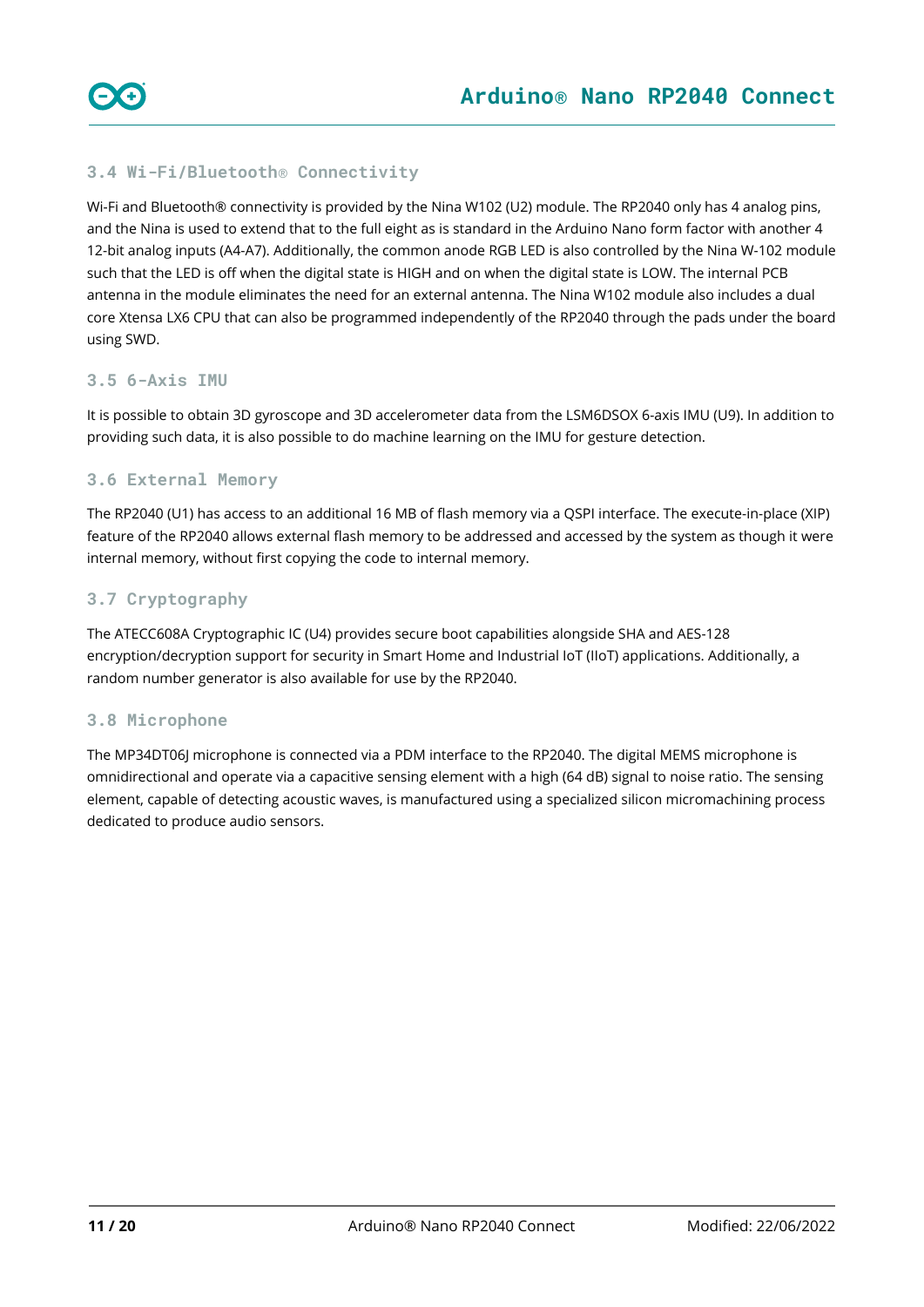

### <span id="page-11-0"></span>**3.9 RGB LED**

The RGB LED (DL3) is a common anode LED that is connected to the Nina W102 module. The LED are off when the digital state is HIGH and on when the digital state is LOW.

### <span id="page-11-1"></span>**3.10 Power Tree**



*Power Tree of Arduino Nano RP2040 Connect Topology*

The Arduino Nano RP2040 Connect can be powered by either the Micro USB port (J1) or alternatively via VIN on JP2. An onboard buck converter provides 3V3 to the RP2040 microcontroller and all other peripherals. Additionally, the RP2040 also has an internal 1V8 regulator.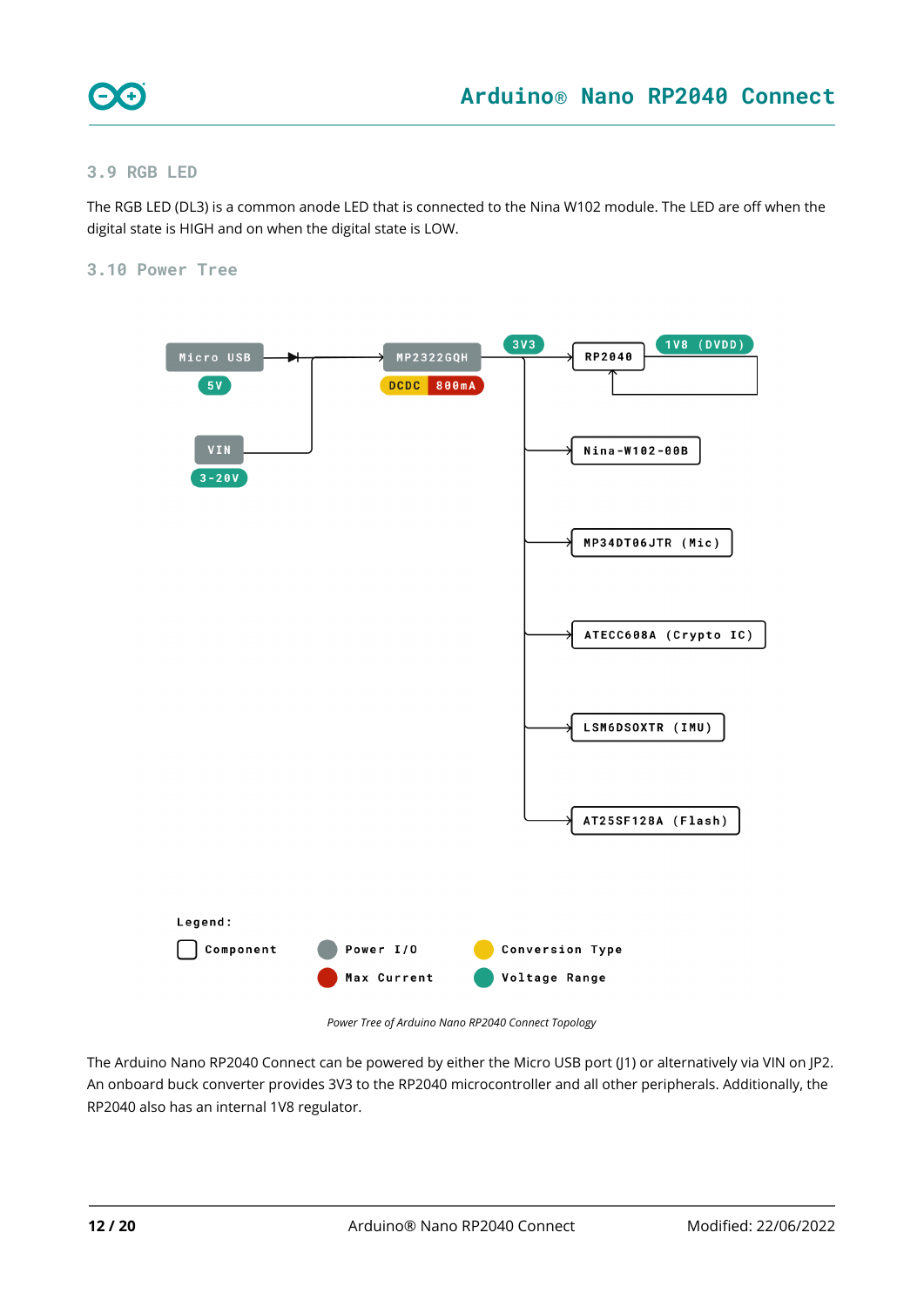

### <span id="page-12-0"></span>**4 Board Operation**

### <span id="page-12-1"></span>**4.1 Getting Started - IDE**

If you want to program your Arduino® Nano RP2040 Connect while offline you need to install the Arduino® Desktop IDE **[1]** To connect the Arduino® Edge control to your computer, you'll need a micro USB cable. This also provides power to the board, as indicated by the LED.

### <span id="page-12-2"></span>**4.2 Getting Started - Arduino Web Editor**

All Arduino® boards, including this one, work out-of-the-box on the Arduino® Web Editor **[2]**, by just installing a simple plugin.

The Arduino® Web Editor is hosted online, therefore it will always be up-to-date with the latest features and support for all boards. Follow **[3]** to start coding on the browser and upload your sketches onto your board.

### <span id="page-12-3"></span>**4.3 Getting Started - Arduino IoT Cloud**

All Arduino® IoT enabled products are supported on Arduino® IoT Cloud which allows you to Log, graph and analyze sensor data, trigger events, and automate your home or business.

### <span id="page-12-4"></span>**4.4 Sample Sketches**

Sample sketches for the Arduino® Nano RP2040 Connect can be found either in the "Examples" menu in the Arduino® IDE or in the "Documentation" section of the Arduino website **[4]**

### <span id="page-12-5"></span>**4.5 Online Resources**

Now that you have gone through the basics of what you can do with the board you can explore the endless possibilities it provides by checking exciting projects on ProjectHub **[5]**, the Arduino® Library Reference **[6]** and the online store **[7]** where you will be able to complement your board with sensors, actuators and more.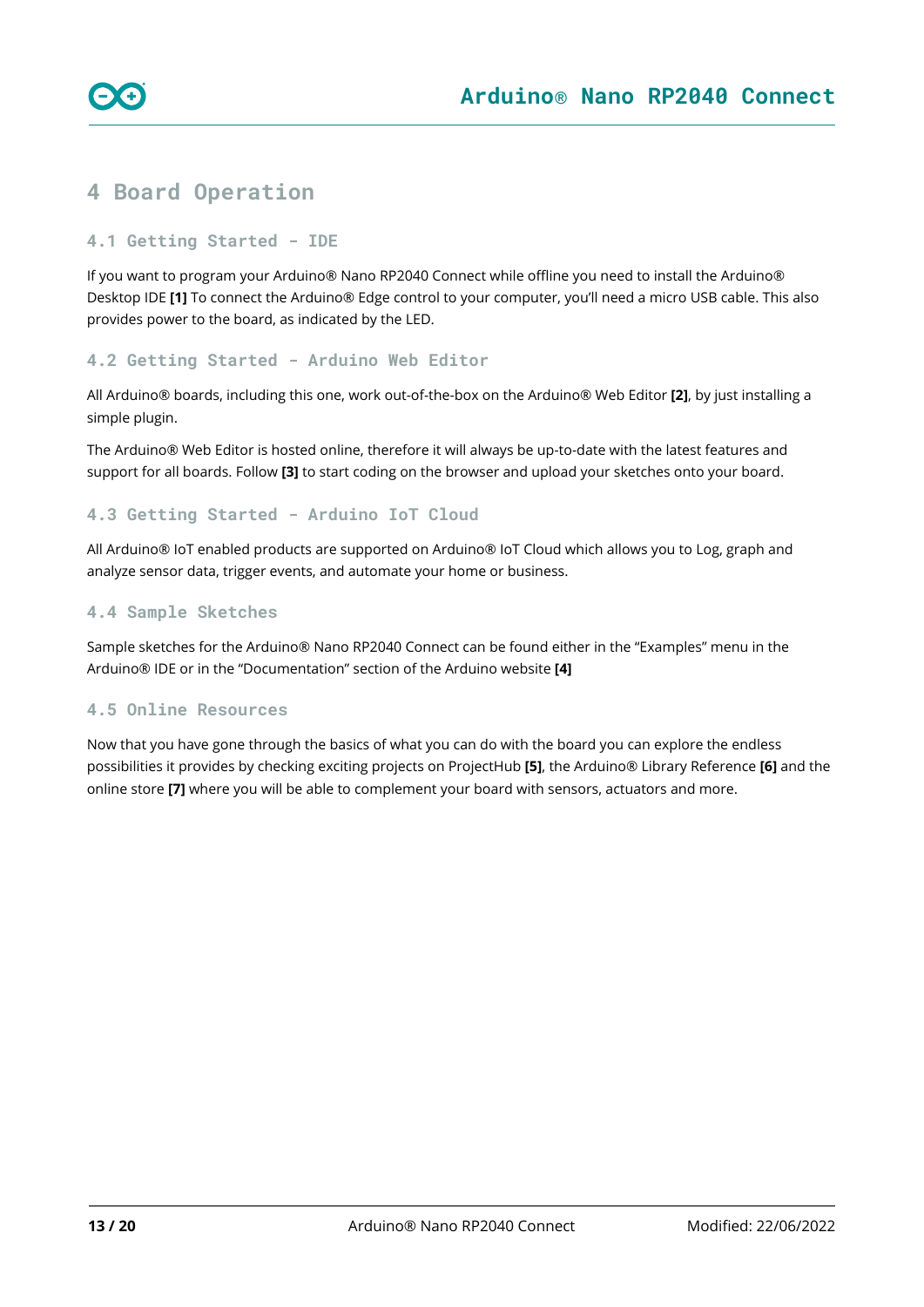

### <span id="page-13-0"></span>**4.6 Board Recovery**

All Arduino boards have a built-in bootloader which allows flashing the board via USB. In case a sketch locks up the processor and the board is not reachable anymore via USB it is possible to enter bootloader mode by doubletapping the reset button right after power up.

### <span id="page-13-1"></span>**Connector Pinouts**

### <span id="page-13-2"></span>**5.1 J1 Micro USB**

| Pin | <b>Function</b> | <b>Type</b>  | <b>Description</b>      |
|-----|-----------------|--------------|-------------------------|
|     | VBUS            | Power        | 5V USB Power            |
|     | D-              | Differential | USB differential data - |
|     | D+              | Differential | USB differential data + |
| 4   | ID              | Digital      | Unused                  |
|     | GND             | Power        | Ground                  |

### <span id="page-13-3"></span>**5.2 JP1**

| Pin             | <b>Function</b> | <b>Type</b> | <b>Description</b>      |
|-----------------|-----------------|-------------|-------------------------|
|                 | TX1             | Digital     | UART TX / Digital Pin 1 |
| 2               | RX <sub>0</sub> | Digital     | UART RX / Digital Pin 0 |
| 3               | <b>RST</b>      | Digital     | Reset                   |
| 4               | GND             | Power       | Ground                  |
| 5               | D <sub>2</sub>  | Digital     | Digital Pin 2           |
| 6               | D <sub>3</sub>  | Digital     | Digital Pin 3           |
| 7               | D <sub>4</sub>  | Digital     | Digital Pin 4           |
| 8               | D <sub>5</sub>  | Digital     | Digital Pin 5           |
| 9               | D <sub>6</sub>  | Digital     | Digital Pin 6           |
| 10 <sub>1</sub> | D7              | Digital     | Digital Pin 7           |
| 11              | D <sub>8</sub>  | Digital     | Digital Pin 8           |
| 12              | D <sub>9</sub>  | Digital     | Digital Pin 9           |
| 13              | D <sub>10</sub> | Digital     | Digital Pin 10          |
| 14              | D <sub>11</sub> | Digital     | Digital Pin 11          |
| 15              | D <sub>12</sub> | Digital     | Digital Pin 12          |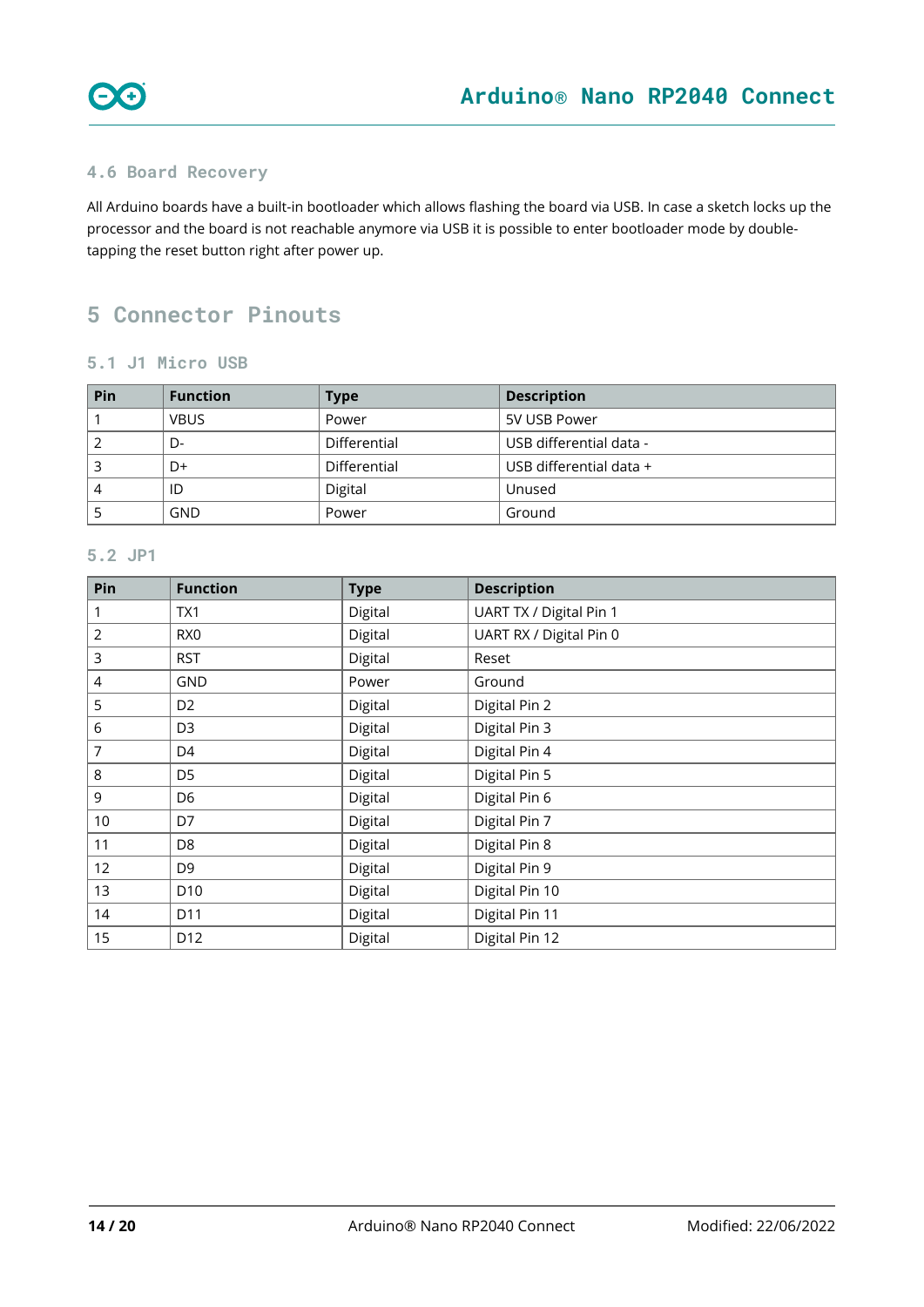### <span id="page-14-0"></span>**5.3 JP2**

| Pin            | <b>Function</b> | <b>Type</b> | <b>Description</b>       |
|----------------|-----------------|-------------|--------------------------|
|                | D <sub>13</sub> | Digital     | Digital Pin 13           |
| $\overline{2}$ | 3.3V            | Power       | 3.3V Power               |
| 3              | <b>REF</b>      | Analog      | <b>NC</b>                |
| 4              | A0              | Analog      | Analog Pin 0             |
| 5              | A1              | Analog      | Analog Pin 1             |
| 6              | A2              | Analog      | Analog Pin 2             |
| 7              | A3              | Analog      | Analog Pin 3             |
| 8              | A4              | Analog      | Analog Pin 4             |
| 9              | A5              | Analog      | Analog Pin 5             |
| 10             | A6              | Analog      | Analog Pin 6             |
| 11             | A7              | Analog      | Analog Pin 7             |
| 12             | <b>VUSB</b>     | Power       | <b>USB Input Voltage</b> |
| 13             | <b>REC</b>      | Digital     | <b>BOOTSEL</b>           |
| 14             | <b>GND</b>      | Power       | Ground                   |
| 15             | <b>VIN</b>      | Power       | Voltage Input            |

**Note:** The analog reference voltage is fixed at +3.3V. A0-A3 are connected to the RP2040's ADC. A4-A7 are connected to the Nina W102 ADC. Additionally, A4 and A5 are shared with the I2C bus of the RP2040 and are each pulled up with 4.7 KΩ resistors.

### <span id="page-14-1"></span>**5.4 RP2040 SWD Pad**

| Pin | <b>Function</b> | <b>Type</b> | <b>Description</b> |
|-----|-----------------|-------------|--------------------|
|     | <b>SWDIO</b>    | Digital     | SWD Data Line      |
|     | <b>GND</b>      | Digital     | Ground             |
|     | <b>SWCLK</b>    | Digital     | SWD Clock          |
|     | $+3V3$          | Digital     | +3V3 Power Rail    |
|     | TP RESETN       | Digital     | Reset              |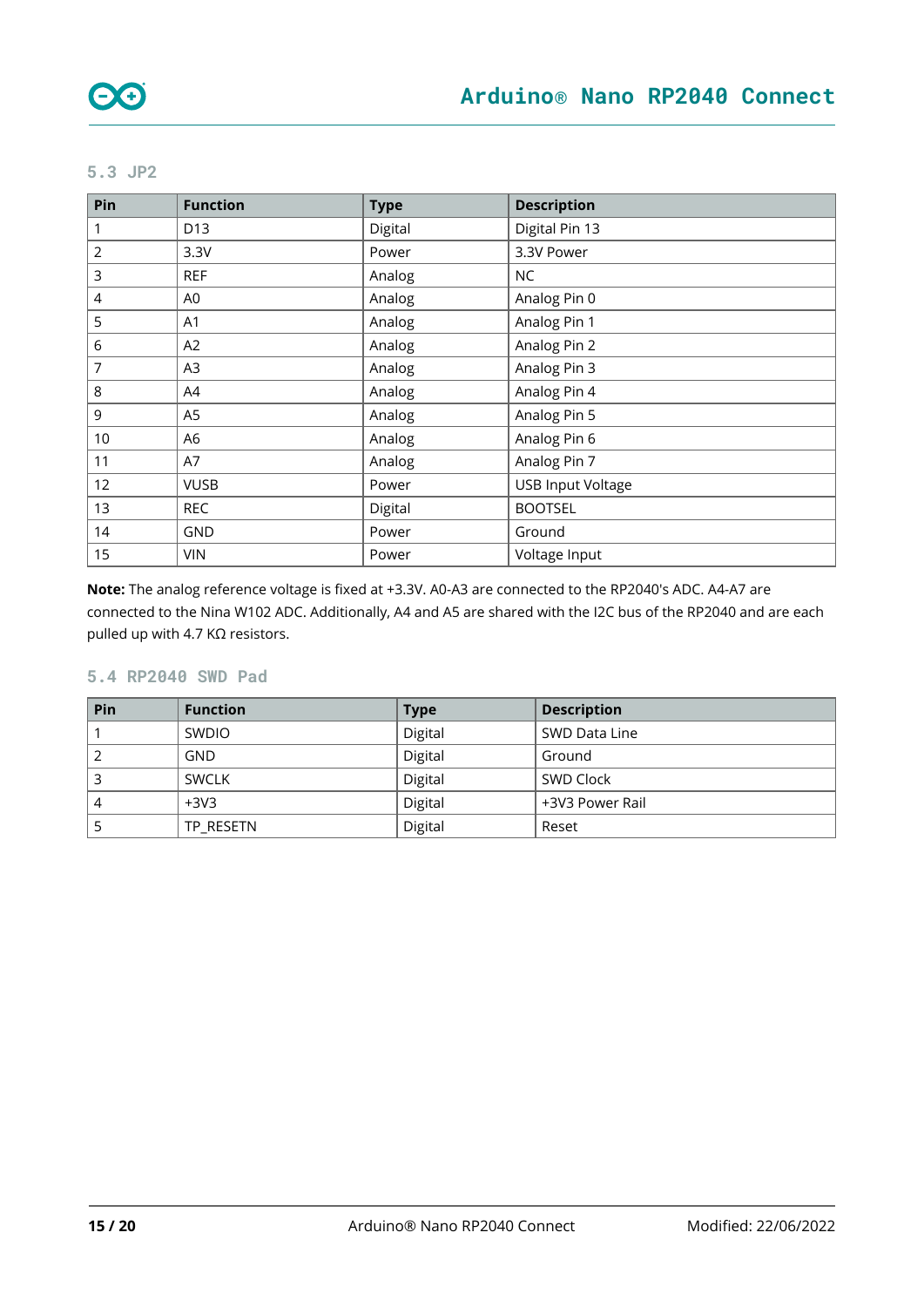

### <span id="page-15-0"></span>**5.5 Nina W102 SWD Pad**

| Pin | <b>Function</b> | <b>Type</b> | <b>Description</b> |
|-----|-----------------|-------------|--------------------|
|     | TP RST          | Digital     | Reset              |
|     | TP RX           | Digital     | Serial Rx          |
|     | TP TX           | Digital     | Serial Tx          |
| 4   | TP GPIO0        | Digital     | GPIO0              |

## <span id="page-15-1"></span>**6 Mechanical Information**



*Mechanical dimensions of Arduino Nano RP2040 Connect*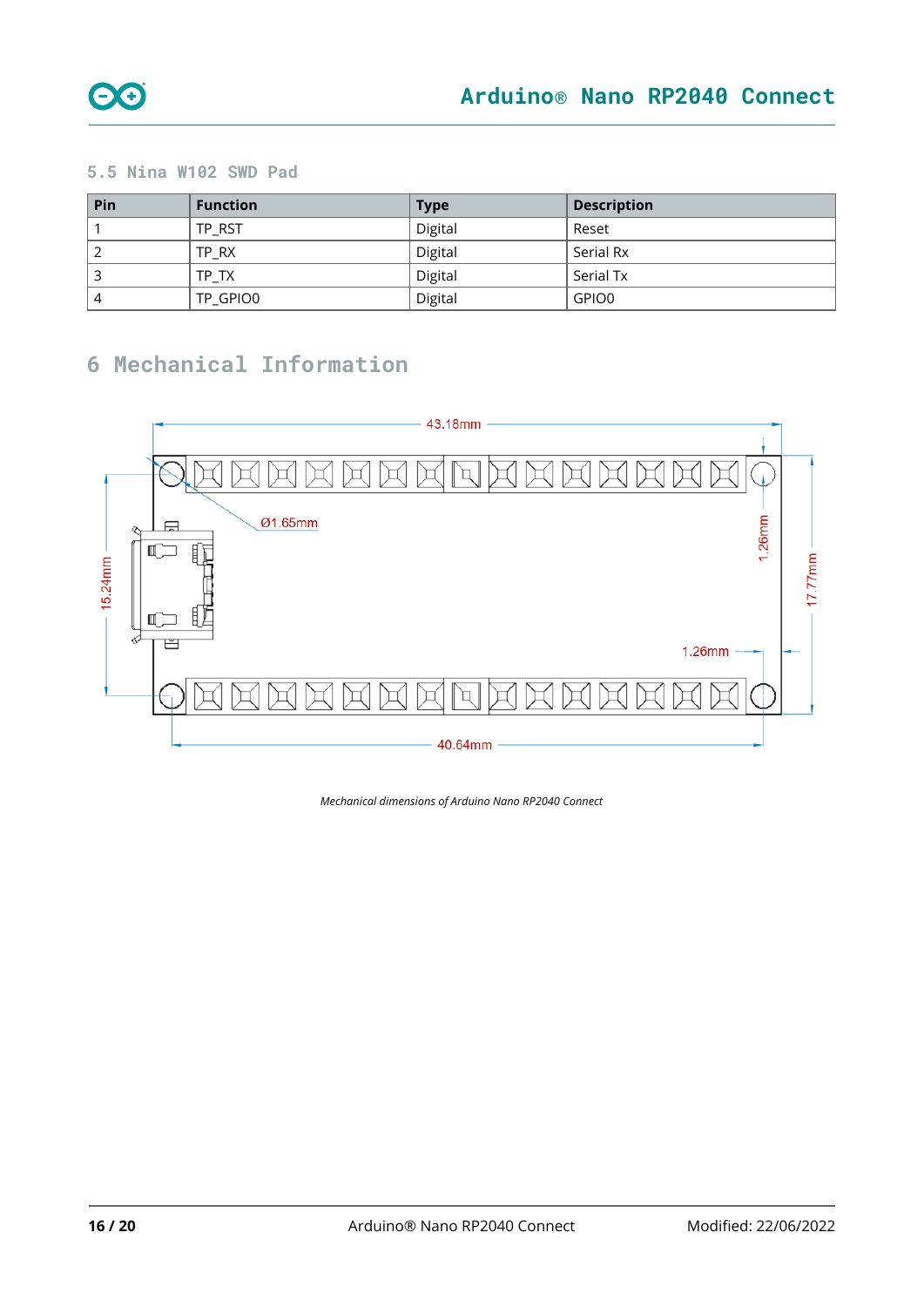

<span id="page-16-0"></span>

### <span id="page-16-1"></span>**7.1 Declaration of Conformity CE DoC (EU)**

We declare under our sole responsibility that the products above are in conformity with the essential requirements of the following EU Directives and therefore qualify for free movement within markets comprising the European Union (EU) and European Economic Area (EEA).

#### <span id="page-16-2"></span>**7.2 Declaration of Conformity to EU RoHS & REACH 211 01/19/2021**

Arduino boards are in compliance with RoHS 2 Directive 2011/65/EU of the European Parliament and RoHS 3 Directive 2015/863/EU of the Council of 4 June 2015 on the restriction of the use of certain hazardous substances in electrical and electronic equipment.

| <b>Substance</b>                       | <b>Maximum Limit (ppm)</b> |
|----------------------------------------|----------------------------|
| Lead (Pb)                              | 1000                       |
| Cadmium (Cd)                           | 100                        |
| Mercury (Hg)                           | 1000                       |
| Hexavalent Chromium (Cr6+)             | 1000                       |
| Poly Brominated Biphenyls (PBB)        | 1000                       |
| Poly Brominated Diphenyl ethers (PBDE) | 1000                       |
| Bis(2-Ethylhexyl} phthalate (DEHP)     | 1000                       |
| Benzyl butyl phthalate (BBP)           | 1000                       |
| Dibutyl phthalate (DBP)                | 1000                       |
| Diisobutyl phthalate (DIBP)            | 1000                       |

Exemptions : No exemptions are claimed.

Arduino Boards are fully compliant with the related requirements of European Union Regulation (EC) 1907 /2006 concerning the Registration, Evaluation, Authorization and Restriction of Chemicals (REACH). We declare none of the SVHCs (<https://echa.europa.eu/web/guest/candidate-list-table>), the Candidate List of Substances of Very High Concern for authorization currently released by ECHA, is present in all products (and also package) in quantities totaling in a concentration equal or above 0.1%. To the best of our knowledge, we also declare that our products do not contain any of the substances listed on the "Authorization List" (Annex XIV of the REACH regulations) and Substances of Very High Concern (SVHC) in any significant amounts as specified by the Annex XVII of Candidate list published by ECHA (European Chemical Agency) 1907 /2006/EC.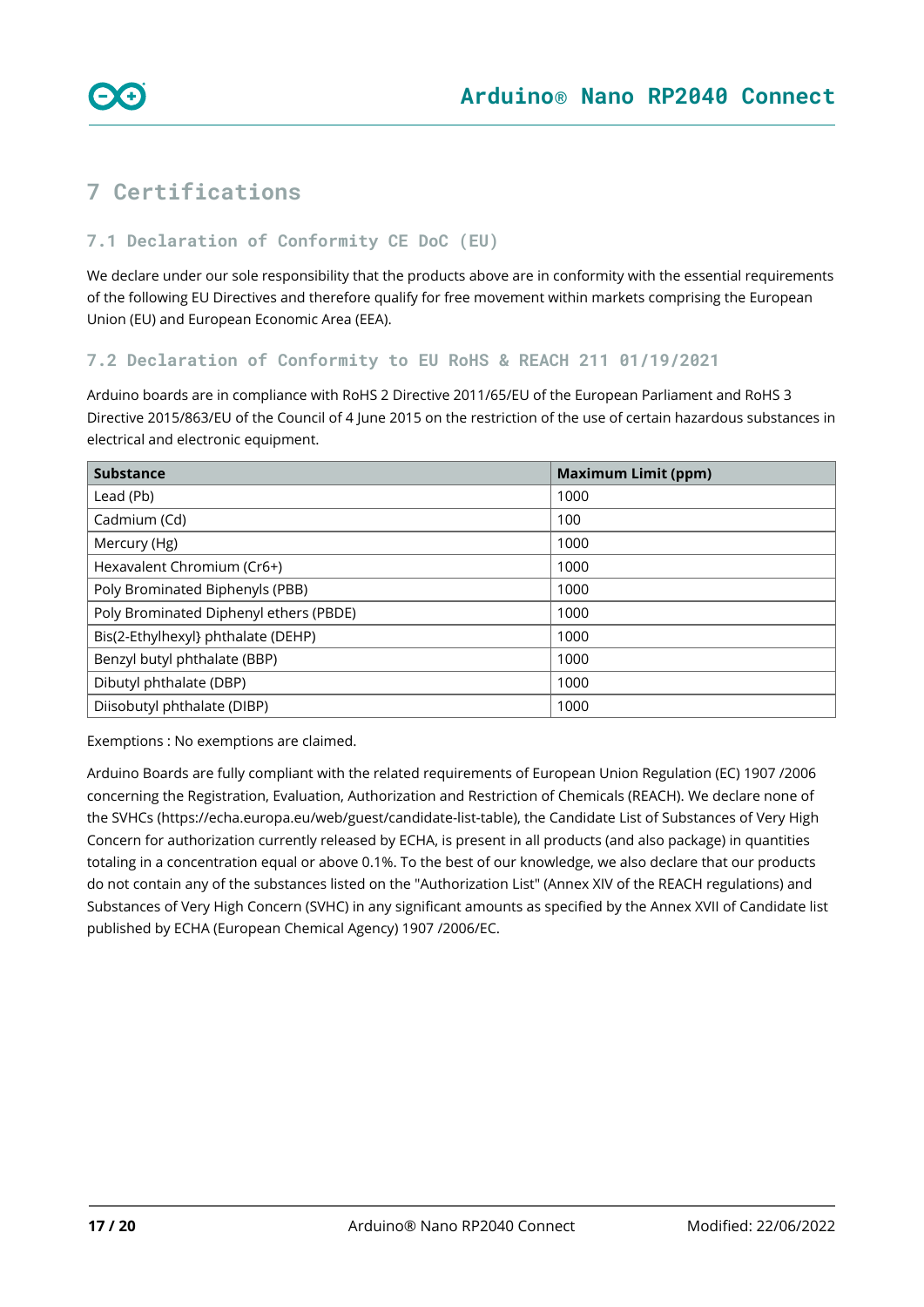### <span id="page-17-0"></span>**7.3 Conflict Minerals Declaration**

As a global supplier of electronic and electrical components, Arduino is aware of our obligations with regards to laws and regulations regarding Conflict Minerals, specifically the Dodd-Frank Wall Street Reform and Consumer Protection Act, Section 1502. Arduino does not directly source or process conflict minerals such as Tin, Tantalum, Tungsten, or Gold. Conflict minerals are contained in our products in the form of solder, or as a component in metal alloys. As part of our reasonable due diligence Arduino has contacted component suppliers within our supply chain to verify their continued compliance with the regulations. Based on the information received thus far we declare that our products contain Conflict Minerals sourced from conflict-free areas.

### <span id="page-17-1"></span>**7.4 FCC Caution**

Any Changes or modifications not expressly approved by the party responsible for compliance could void the user's authority to operate the equipment.

This device complies with part 15 of the FCC Rules. Operation is subject to the following two conditions:

(1) This device may not cause harmful interference

(2) this device must accept any interference received, including interference that may cause undesired operation.

#### **FCC RF Radiation Exposure Statement:**

- 1. This Transmitter must not be co-located or operating in conjunction with any other antenna or transmitter.
- 2. This equipment complies with RF radiation exposure limits set forth for an uncontrolled environment.
- 3. This equipment should be installed and operated with minimum distance 20cm between the radiator & your body.

English: User manuals for license-exempt radio apparatus shall contain the following or equivalent notice in a conspicuous location in the user manual or alternatively on the device or both. This device complies with Industry Canada license-exempt RSS standard(s). Operation is subject to the following two conditions:

(1) this device may not cause interference

(2) this device must accept any interference, including interference that may cause undesired operation of the device.

French: Le présent appareil est conforme aux CNR d'Industrie Canada applicables aux appareils radio exempts de licence. L'exploitation est autorisée aux deux conditions suivantes :

(1) l' appareil nedoit pas produire de brouillage

(2) l'utilisateur de l'appareil doit accepter tout brouillage radioélectrique subi, même si le brouillage est susceptible d'en compromettre le fonctionnement.

#### **IC SAR Warning:**

English This equipment should be installed and operated with minimum distance 20 cm between the radiator and your body.

French: Lors de l' installation et de l' exploitation de ce dispositif, la distance entre le radiateur et le corps est d 'au moins 20 cm.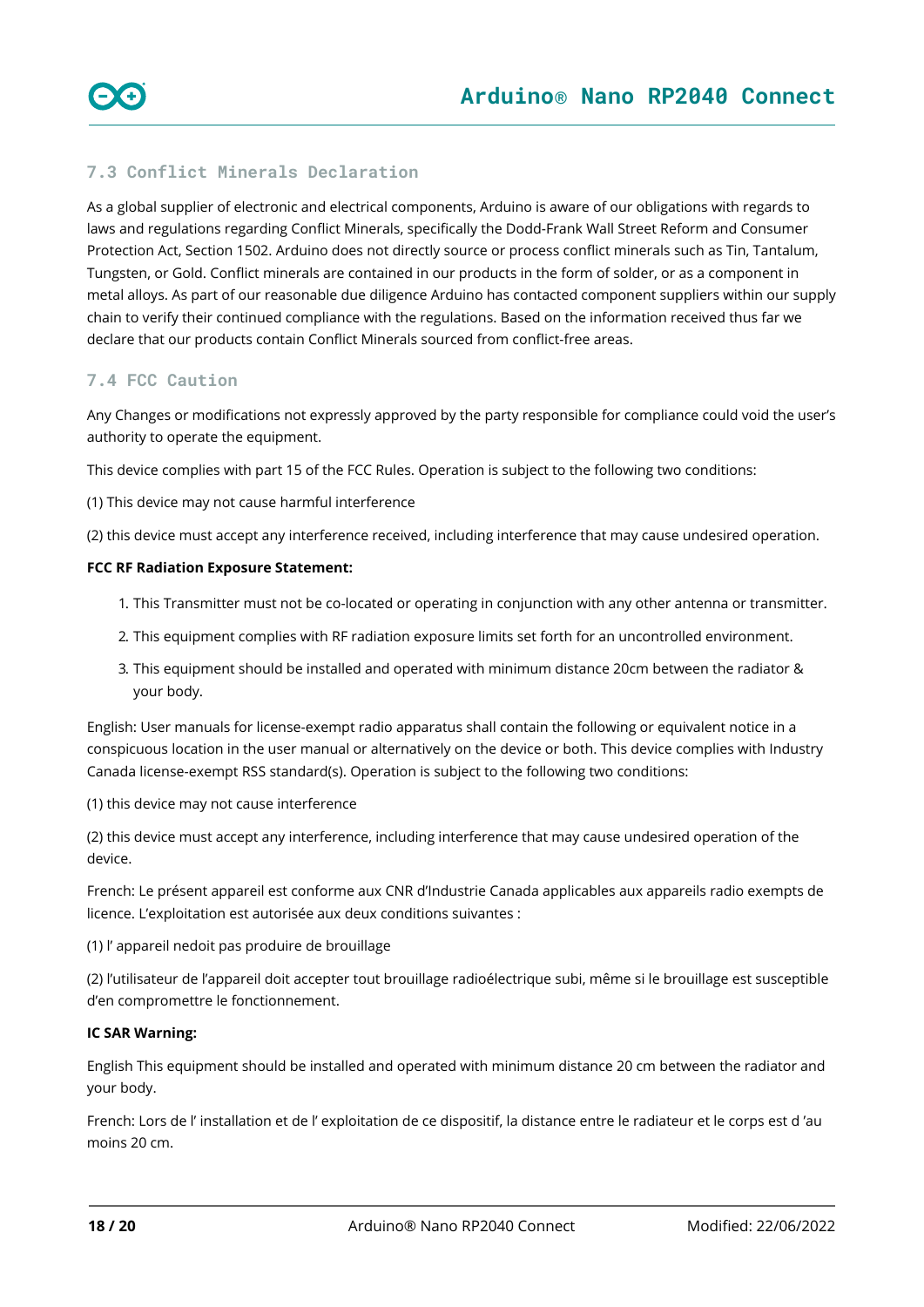**Important:** The operating temperature of the EUT can't exceed 80℃ and shouldn't be lower than -20℃.

Hereby, Arduino S.r.l. declares that this product is in compliance with essential requirements and other relevant provisions of Directive 2014/53/EU. This product is allowed to be used in all EU member states.

| <b>Frequency bands</b> | Maximum Effective Isotropic Radiated Power (EIRP) |  |
|------------------------|---------------------------------------------------|--|
| l tbc                  | TBC                                               |  |

# <span id="page-18-0"></span>**8 Company Information**

| Company name    | Arduino S.r.l.                                                |  |
|-----------------|---------------------------------------------------------------|--|
| Company Address | Via Ferruccio Pelli 14, 6900 Lugano, TI (Ticino), Switzerland |  |

### <span id="page-18-1"></span>**9 Reference Documentation**

| <b>Ref</b>                                 | <b>Link</b>                                                                                             |  |
|--------------------------------------------|---------------------------------------------------------------------------------------------------------|--|
| Arduino IDE (Desktop)                      | https://www.arduino.cc/en/Main/Software                                                                 |  |
| Arduino IDE (Cloud)                        | https://create.arduino.cc/editor                                                                        |  |
| Cloud IDE Getting Started                  | https://create.arduino.cc/projecthub/Arduino_Genuino/getting-started-with-<br>arduino-web-editor-4b3e4a |  |
| Arduino Website                            | https://www.arduino.cc/                                                                                 |  |
| Project Hub                                | https://create.arduino.cc/projecthub?by=part∂_id=11332&sort=trending                                    |  |
| PDM (microphone) Library                   | https://www.arduino.cc/en/Reference/PDM                                                                 |  |
| WiFiNINA (Wi-Fi, W102) Library             | https://www.arduino.cc/en/Reference/WiFiNINA                                                            |  |
| ArduinoBLE (Bluetooth®, W-<br>102) Library | https://www.arduino.cc/en/Reference/ArduinoBLE                                                          |  |
| <b>IMU Library</b>                         | https://www.arduino.cc/en/Reference/Arduino_LSM6DS3                                                     |  |
| Online Store                               | https://store.arduino.cc/                                                                               |  |